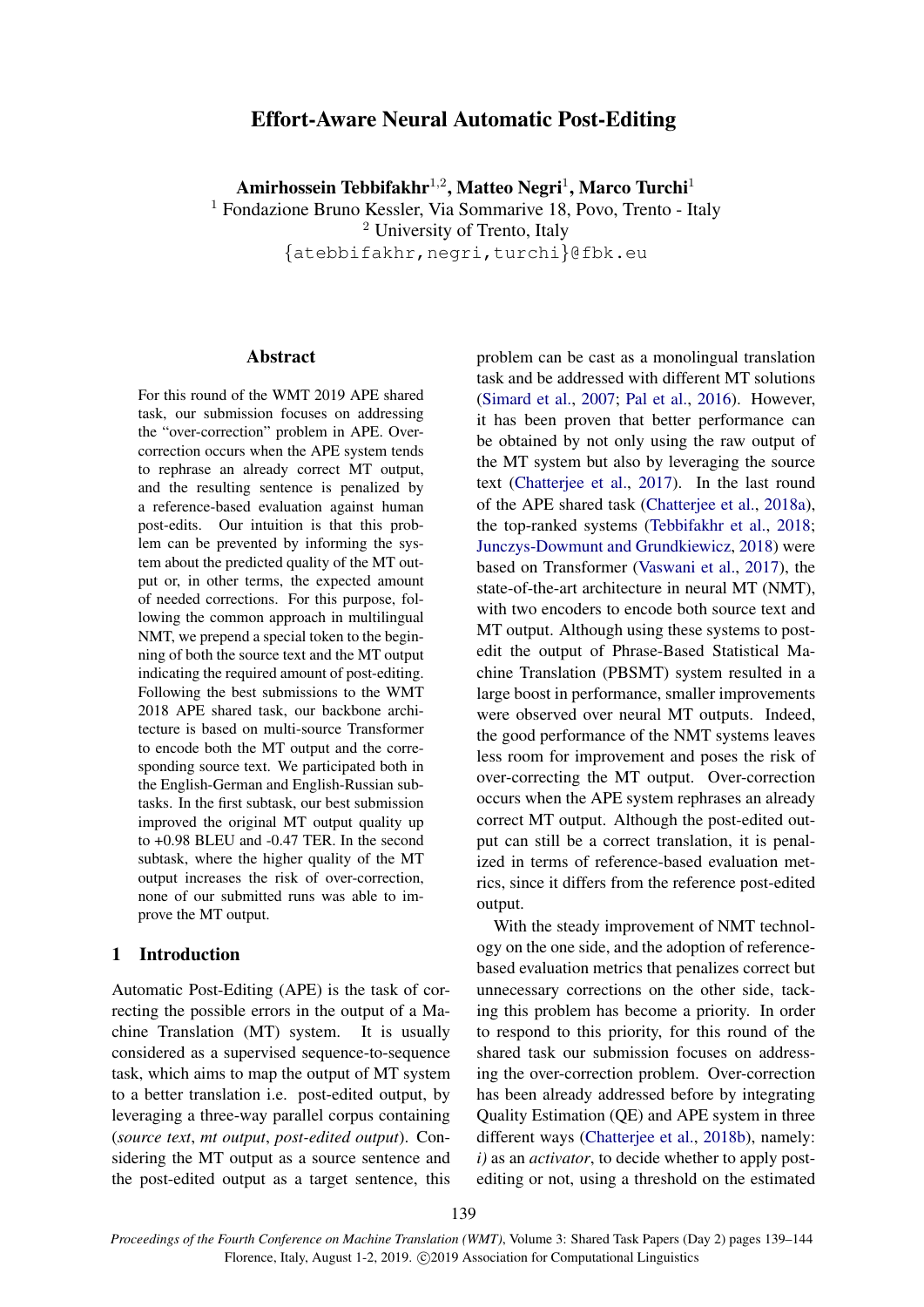quality of the MT output, *ii)* as a *guidance*, to post-edit only the parts of a text that have poor estimated quality, *iii)* as a *selector*, to select the best output by comparing the estimated quality of the MT output and the automatically post-edited output. Our approach is a mixture of the first two. While in all previous scenarios the decision is made externally to the APE system, we allow the APE system to implicitly make the decision and in a softer manner. Instead of choosing between "*do*" and "*do not*" post-edit, we let the system decide which post-editing strategy to apply, choosing between three strategies: no postediting (i.e. leaving the sentence untouched), light post-editing (i.e. a conservative modification) and heavy post-editing (i.e. an aggressive modification). To this aim, similar to the idea of multilingual NMT [\(Johnson et al.,](#page-4-6) [2017\)](#page-4-6), a special token is added to the beginning of both the source text and the MT output indicating the required amount of post-editing. Similar to last year's submission [\(Tebbifakhr et al.,](#page-5-0) [2018\)](#page-5-0), we use Transformer architecture with two encoders for encoding the source text and the MT output, while we share the parameters of the two encoders and tie the embeddings and decoder's softmax layer weights [\(Junczys-Dowmunt and Grundkiewicz,](#page-4-4) [2018\)](#page-4-4).

We participated in both the APE sub-tasks proposed this year, which respectively consist in postediting the output of English-German and English-Russian NMT systems. Our experiments show that, on the development sets for both language directions, prepending the special token can improve the performance of the APE system up to 0.5 BLEU points. However, predicting the correct token at test time, when the quality of the MT output is unknown, is still challenging and can harm the systems' performance. In the English-German subtask, our top system improves the MT output up to -0.47 TER and +0.98 BLEU points. In the English-Russian subtask, due to the high quality of the MT segments, none of our submitted systems was able to improve the MT output, emphasizing the need for further research towards more reliable solutions to the over-correction problem.

### 2 System Architecture

The backbone architecture of our system is based on the state-of-the-art architecture in NMT i.e. Transformer [\(Vaswani et al.,](#page-5-1) [2017\)](#page-5-1). Like most NMT models, it follows the encoder-decoder

framework, where an encoder encodes the input sentence into a continuous space, and a decoder decodes this encoded representation into the output sentence. However, we use two encoders in order to process both the source text and the MT output. By attending to the concatenation of the representation of the source and MT sentences, the decoder generates the post-edited output. Following [Junczys-Dowmunt and Grundkiewicz](#page-4-4) [\(2018\)](#page-4-4), we share all the parameters between the encoders, and we use shared embedding weights across all encoders and the decoder and tie them to decoder's softmax layer weights.

In order to tackle the over-correction problem and to induce a post-editing strategy that resembles the work of a human post-editor, we add a special token to the beginning of both the source text and the MT output indicating the amount of required post-editing. In this paper, we use three different tokens, namely "*no post-edit*" (no edits are required), "*light post-edit*" (minimal edits are required), and "*heavy post-edit*" (a large number of edits are required). However, the number of tokens can be increased/decreased to provide more fine/coarse-grained information to the APE system, but this is beyond the scope of this paper. Before training, we first compute the TER [\(Snover](#page-5-2) [et al.,](#page-5-2) [2006\)](#page-5-2) score between the MT output and the post-edited output, then we add the *no post-edit* token to samples with zero TER score, *light postedit* to samples with non-zero TER score smaller than 40, and finally *heavy post-edit* to samples with TER score larger than 40. According to [\(Turchi et al.,](#page-5-3) [2013,](#page-5-3) [2014\)](#page-5-4), 40 TER is the level of quality above which a human translator tends to rewrite the post-edited sentence from scratch.

At testing time, since the post-edited output is not available, we need to predict the proper token for the input sample. For predicting the proper token, we test two approaches. The first one, namely BERT, is based on a text classifier obtained by fine-tuning BERT [\(Devlin et al.,](#page-4-7) [2018\)](#page-4-7) on the in-domain data, which classifies the MT output into the three defined classes. The second one, namely SIM, is an information retrieval approach, that, given a query containing the source and the MT sentence to be post-edited, retrieves the most similar triplet (source, MT sentence and post-edit) from the training data using an inverted index. Then, similarly to [\(Farajian et al.,](#page-4-8) [2017\)](#page-4-8), the retrieved triplets are ranked based on the aver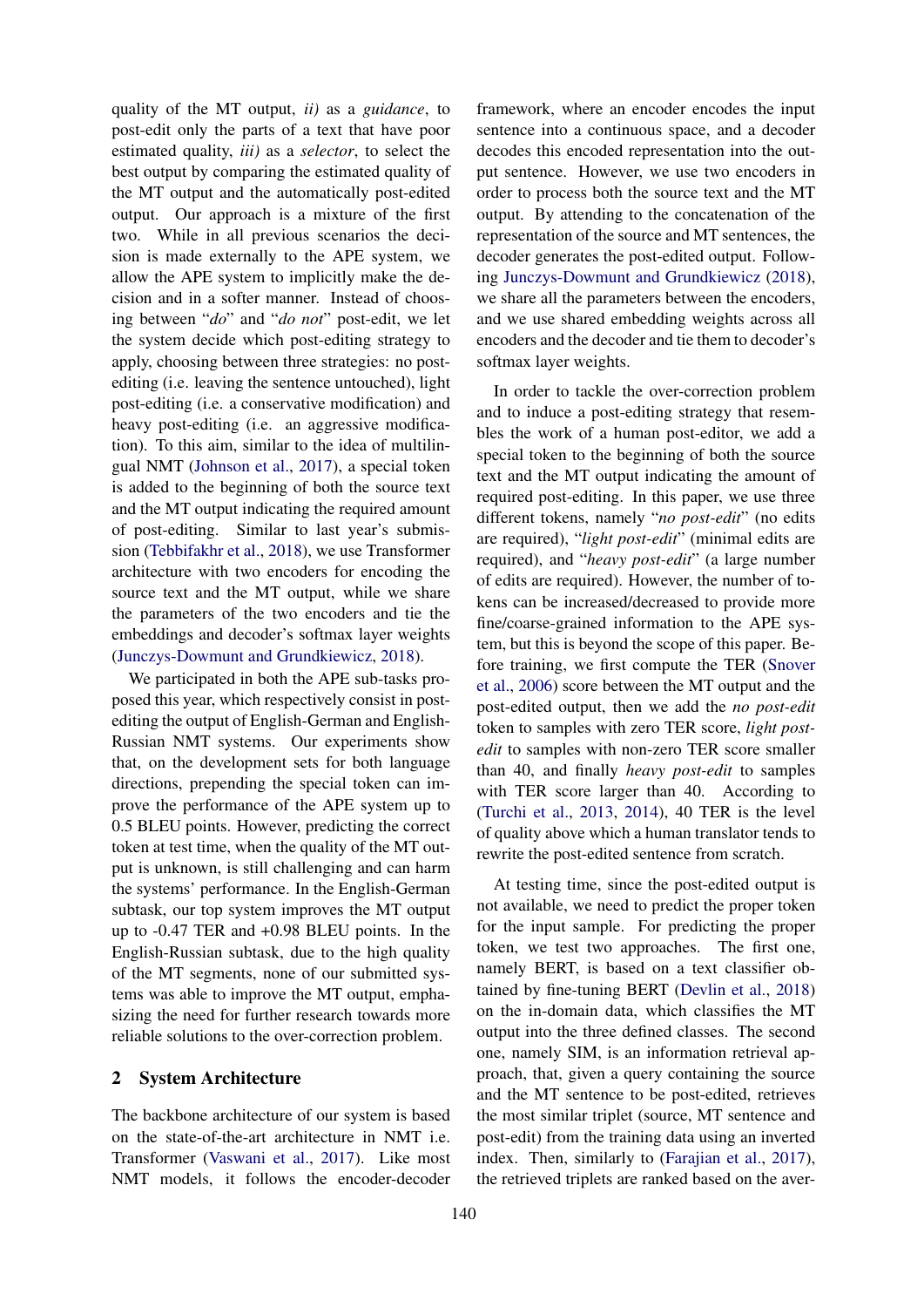age of the sentence-level BLEU scores [\(Chen and](#page-4-9) [Cherry,](#page-4-9) [2014\)](#page-4-9) between *a)* the source segment in the query and the retrieved source sentence and *b)* the MT segment in the query and the retrieved MT sentence. For the most similar triplet, the TER between the MT sentence and the post-edit is computed and the token created. For highly repetitive and homogeneous corpora, the similarity between the top retrieved triplet and the query is quite high, but this is not always the case. So, to limit the risk of assigning a token obtained from the top triplet, but with a low similarity, a threshold  $(\tau)$  is set. If the average sentence-level BLEU of the top retrieved triplet is above  $\tau$ , the relative token is associated to the query, otherwise the most frequent token in the training data is used. Once the token is obtained, it is added to the source and the sentence to be post-edited during inference.

# 3 Experimental Settings

# 3.1 Data

The official training data of the APE shared task contains a small amount of in-domain data, in which the post-edited outputs are real human postedits. To overcome the lack of data and to train neural APE models, the organizers also provided a large amount of synthetic data. For the En-Ru subtask, they provided the eSCAPE dataset [\(Ne](#page-4-10)[gri et al.,](#page-4-10) [2018\)](#page-4-10), which is produced from a parallel corpus by considering the target sentences as artificial human post-edits and machine-translated source sentences as MT output. For the En-De subtask, in addition to the eSCAPE dataset, another synthetic dataset was made available, which is created using round-trip translation from a German monolingual corpus [\(Junczys-Dowmunt and](#page-4-11) [Grundkiewicz,](#page-4-11) [2016\)](#page-4-11). We clean the English to German/Russian eSCAPE dataset by removing *i)* samples with a length ratio between source text and post-edited output which is too different than the average and *ii)* samples where the source text language is not English or post-edited output language is not German/Russian. In order to reduce the vocabulary size, we apply Byte Pair Encoding (BPE) [\(Sennrich et al.,](#page-4-12) [2016\)](#page-4-12). We learn the BPE merging rules on the union of the source text, MT output and post-edit output to obtain a shared vocabulary.

#### 3.2 Hyperparameters

In our APE system, we use 32K merging rules for applying BPE. We employ OpenNMT-tf toolkit [\(Klein et al.,](#page-4-13) [2017\)](#page-4-13) to implement our system. We use 512 dimensions for the word embedding and 6 layers for both the encoders and the decoder, each containing 512 units and a feed-forward network with 1,024 dimensions. We set the attention and residual dropout probabilities, as well as the label-smoothing parameter to 0.1. For training the system, we use Adam optimizer [\(Kingma and](#page-4-14) [Ba,](#page-4-14) [2014\)](#page-4-14) with effective batch size of 8,192 tokens and the warm-up strategy introduced by [\(Vaswani](#page-5-1) [et al.,](#page-5-1) [2017\)](#page-5-1) with warm-up steps equal to 8,000. We also employ beam search with beam width of 4.

### 3.3 Evaluation Metrics

We use two different evaluation metrics to assess the quality of our APE systems: *i)* TER [\(Snover](#page-5-2) [et al.,](#page-5-2) [2006\)](#page-5-2), the official metric for the task, computed based on the edit distance between the given hypothesis and the reference and *ii)* BLEU [\(Pa](#page-4-15)[pineni et al.,](#page-4-15) [2002\)](#page-4-15), as the geometric average of n−gram precisions in the given hypothesis multiplied by the brevity penalty.

#### 4 Results

For both subtasks, we train our APE systems with and without prepending the token. We start the training of the APE systems on the union of the synthetic data and 20-times over-sampled indomain data. Then, we fine-tune the best performing checkpoint on the development set only on the in-domain data. The best performance on the development sets for En-De and En-Ru is reported in Tables [1](#page-3-0) and [2](#page-3-1) respectively.

As shown in Table [1,](#page-3-0) both APE systems, with the oracle token and without the token (lines 2 and 3), improve the quality of the MT output for En-De subtask. This improvement is larger when the token indicating the required amount of postediting is provided to the system. This observation confirms the need for guiding the APE system to adopt different post-editing strategies according to the MT quality. For the En-Ru subtask, as shown in line 2 and 3 of Table [2,](#page-3-1) although none of the two systems can improve over the MT output, the system with the token has better performance compared to the one without. However, during testing, the oracle token is not available and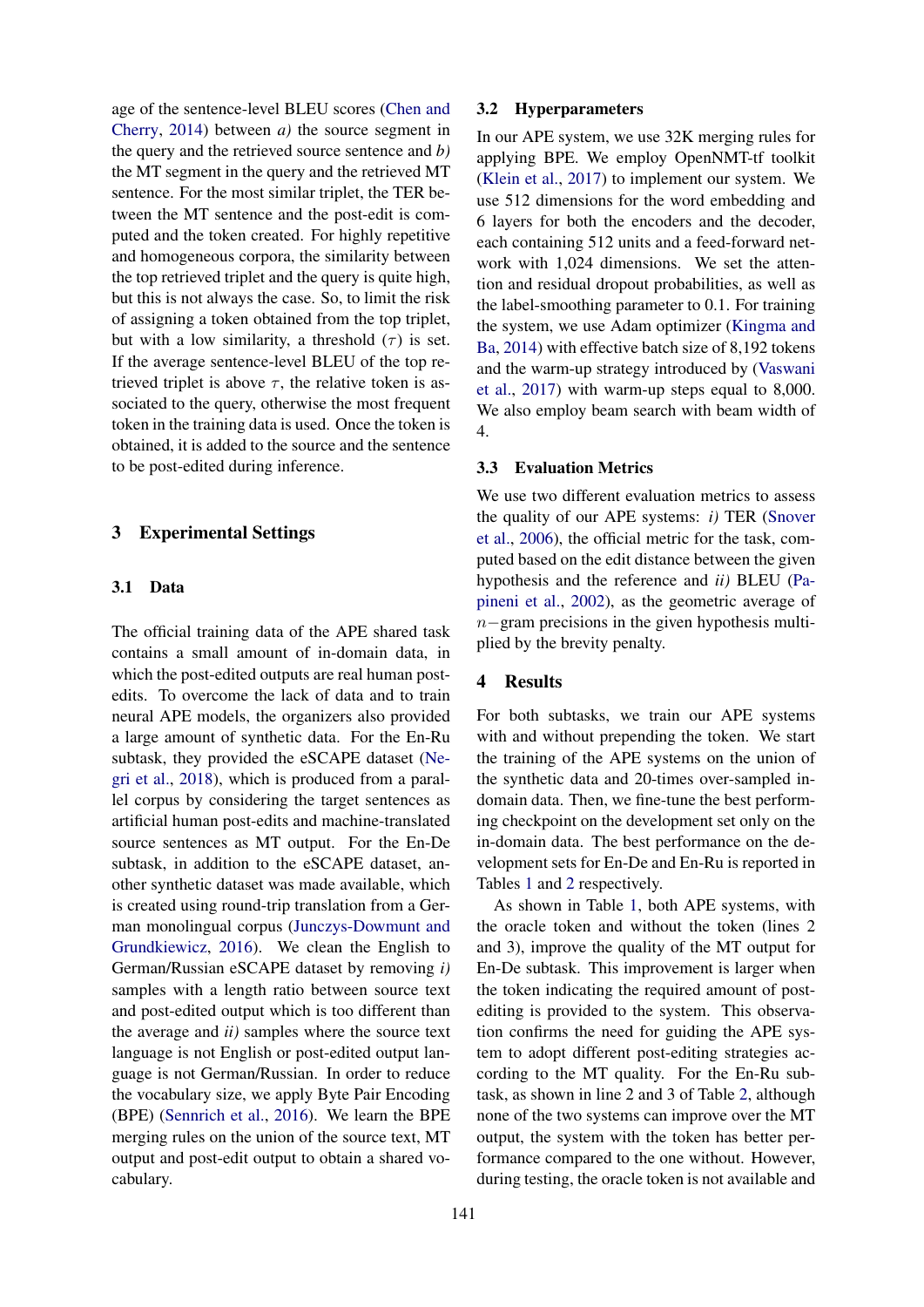<span id="page-3-0"></span>

| <b>Systems</b>                | TER $(\downarrow)$ | <b>BLEU</b> $(\uparrow)$ |
|-------------------------------|--------------------|--------------------------|
| MT Output                     | 15.08              | 76.76                    |
| Without Token                 | 14.65              | 77.55                    |
| Token (ORACLE)                | 14.38              | 77.85                    |
| Token (BERT)<br>Token (SIM)   | 15.54<br>15.31     | 76.56<br>77.06           |
| Robust (BERT)<br>Robust (SIM) | 15.04<br>15.07     | 77.24<br>77.24           |

Table 1: Performance of the APE systems, on the English-German development set.

<span id="page-3-1"></span>

| <b>Systems</b>                | TER $(\downarrow)$ | <b>BLEU</b> $(\uparrow)$ |
|-------------------------------|--------------------|--------------------------|
| MT Output                     | 13.12              | 79.97                    |
| Without Token                 | 14.92              | 78.17                    |
| Token (ORACLE)                | 14.77              | 78.51                    |
| Token (BERT)<br>Token (SIM)   | 15.72<br>15.07     | 77.28<br>77.97           |
| Robust (BERT)<br>Robust (SIM) | 15.85<br>15.04     | 77.19<br>78.09           |

Table 2: Performance of the APE systems, on the English-Russian development set.

we need to predict the proper token for each input sample. We run our post-editing system using the predicted tokens obtained by the approach based on the BERT text classifier (BERT) and the information retrieval method (SIM).  $<sup>1</sup>$  $<sup>1</sup>$  $<sup>1</sup>$  As reported in</sup> the lower part of both tables, performance drops when the predicted tokens are prepended to the source text and the MT output instead of the oracle tokens. On the one side, this shows that the errors made by our predicting approaches hurt the work of the APE. On the other side, this drop in performance confirms that the APE system is able to leverage the token when generating the postedited output. In order to make the APE robust to the wrong token, we run the fine-tuning step on in-domain data using noisy tokens instead of oracle ones. To add noise to the tokens, we replace 30 percent of the tokens in the in-domain train data with a different token, randomly sampled from the two wrong labels. As shown in the

<span id="page-3-3"></span>

| <b>Systems</b>    |       | <b>TER</b> ( $\downarrow$ )   <b>BLEU</b> ( $\uparrow$ ) |
|-------------------|-------|----------------------------------------------------------|
| MT Output   16.84 |       | 74.73                                                    |
| Primary           | 16.37 | 75.71                                                    |
| Contrastive       | 16.61 | 75.28                                                    |

Table 3: Performance of the APE systems, on the English-German test set.

<span id="page-3-4"></span>

| <b>Systems</b>         |                | <b>TER</b> ( $\downarrow$ )   <b>BLEU</b> ( $\uparrow$ ) |
|------------------------|----------------|----------------------------------------------------------|
| $MT$ Output   16.16    |                | 76.20                                                    |
| Primary<br>Contrastive | 19.34<br>19.48 | 72.42<br>72.91                                           |

Table 4: Performance of the APE systems, on the English-Russian test set.

last two lines of each table, adding noise to the tokens during training improves the results. In En-De, both approaches (BERT and SIM) have similar performance, while in En-Ru, the approach based on retrieving similar samples outperforms the approach using the text classifier. This is due to the fact that in En-Ru the majority token is "no post-edit" and the information retrieval approach tends to choose the majority token when the similarity is above the threshold resulting in more conservative post-editing. We submitted our best performing system without prepending the token as our *Primary* submission, and the best robust system with predicted tokens using the retrieval approach as our *Contrastive* submission. The results on English-German and English-Russian test sets are reported in Tables [3](#page-3-3) and [4](#page-3-4) respectively. These results confirm our findings on the dev data showing that *i)* the APE system is not able to improve the quality of the baseline for En-Ru, while it has limited gains for En-De and *ii)* the addition of the token seems to be more useful for En-Ru than for En-De, resulting in a small gain in BLEU compared to the system without prepending the token.

# 5 Conclusions

For this round of the APE shared task, we focused on the over-correction problem. In order to address this problem, we augmented the input of the APE system with a token to guide the system to be conservative when the MT output has high quality and aggressive with low-quality MT segments. Our experiments showed that it can result in bet-

<span id="page-3-2"></span> $1$ The most frequent label in the En-Ru in-domain dataset is "*no post-edit*", while for En-De is "*light post-edit*". The τ values are 0.75 for En-Ru and 0.5 for En-De.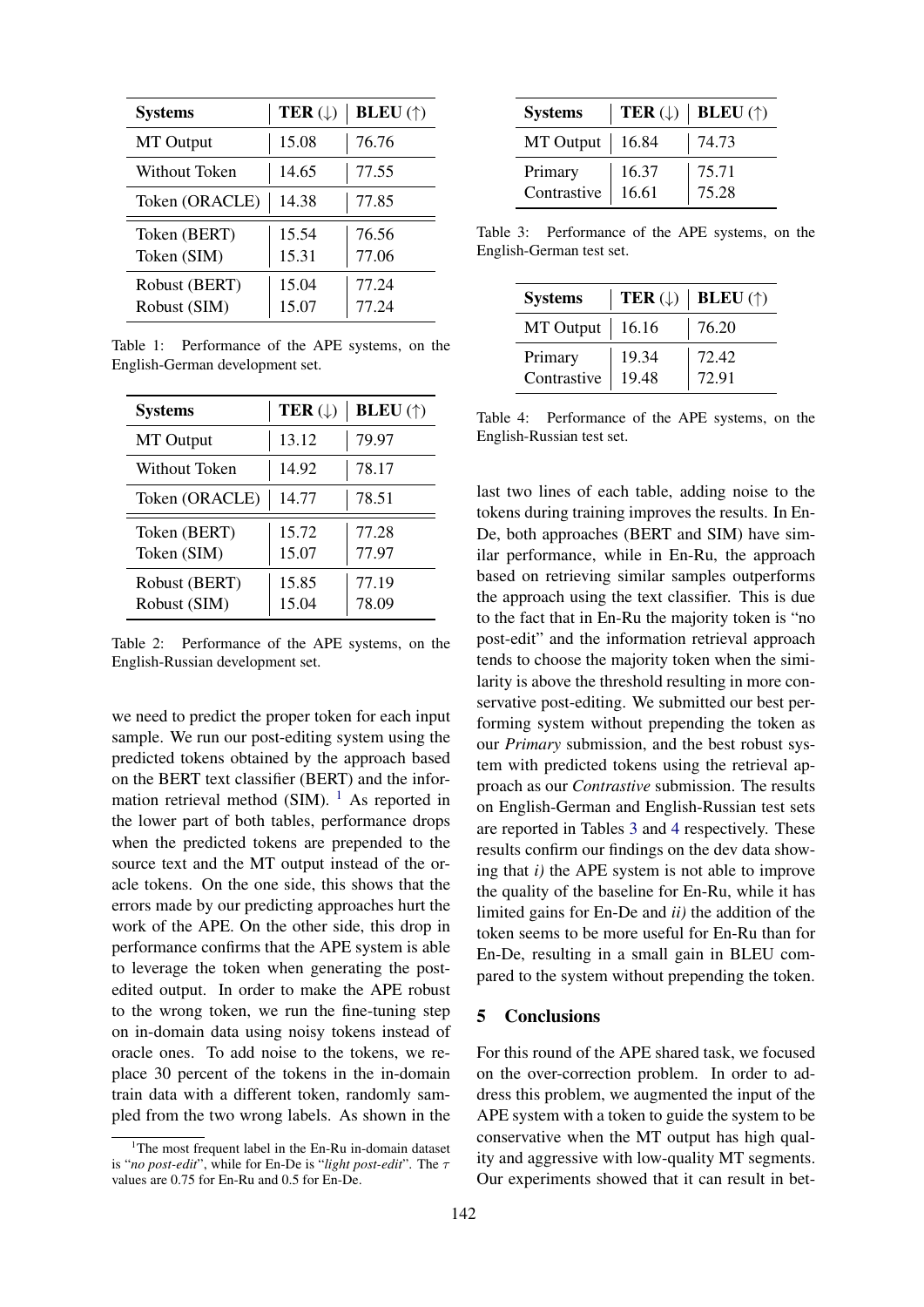ter performance when the added token is accurate. In fact, when the token has to be predicted during testing, it results in lower APE performance. In order to make the APE system robust to this noise, we fine-tune the APE system on in-domain data by altering a portion of the tokens in the data. This can help the system to be more robust against the noisy token at test time, but it still shows lower performance than the system without the token. We learned that it is necessary for the system to be aware of the quality of the MT output before applying the post-editing. However, predicting the quality of the MT output is still an open problem which has to be addressed.

#### References

- <span id="page-4-2"></span>Rajen Chatterjee, M. Amin Farajian, Matteo Negri, Marco Turchi, Ankit Srivastava, and Santanu Pal. 2017. [Multi-source neural automatic post-editing:](https://doi.org/10.18653/v1/W17-4773) [FBK's participation in the WMT 2017 APE shared](https://doi.org/10.18653/v1/W17-4773) [task.](https://doi.org/10.18653/v1/W17-4773) In *Proceedings of the Second Conference on Machine Translation*, pages 630–638, Copenhagen, Denmark. Association for Computational Linguistics.
- <span id="page-4-3"></span>Rajen Chatterjee, Matteo Negri, Raphael Rubino, and Marco Turchi. 2018a. [Findings of the WMT 2018](https://www.aclweb.org/anthology/W18-6452) [shared task on automatic post-editing.](https://www.aclweb.org/anthology/W18-6452) In *Proceedings of the Third Conference on Machine Translation: Shared Task Papers*, pages 710–725, Belgium, Brussels. Association for Computational Linguistics.
- <span id="page-4-5"></span>Rajen Chatterjee, Matteo Negri, Marco Turchi, Frédéric Blain, and Lucia Specia. 2018b. [Combin](https://www.aclweb.org/anthology/W18-1804)[ing quality estimation and automatic post-editing to](https://www.aclweb.org/anthology/W18-1804) [enhance machine translation output.](https://www.aclweb.org/anthology/W18-1804) In *Proceedings of the 13th Conference of the Association for Machine Translation in the Americas (Volume 1: Research Papers)*, pages 26–38, Boston, MA. Association for Machine Translation in the Americas.
- <span id="page-4-9"></span>Boxing Chen and Colin Cherry. 2014. A systematic comparison of smoothing techniques for sentencelevel bleu. In *Proceedings of the Ninth Workshop on Statistical Machine Translation*, pages 362–367.
- <span id="page-4-7"></span>Jacob Devlin, Ming-Wei Chang, Kenton Lee, and Kristina Toutanova. 2018. [BERT: pre-training of](http://arxiv.org/abs/1810.04805) [deep bidirectional transformers for language under](http://arxiv.org/abs/1810.04805)[standing.](http://arxiv.org/abs/1810.04805) *CoRR*, abs/1810.04805.
- <span id="page-4-8"></span>M Amin Farajian, Marco Turchi, Matteo Negri, and Marcello Federico. 2017. Multi-domain neural machine translation through unsupervised adaptation. In *Proceedings of the Second Conference on Machine Translation*, pages 127–137.
- <span id="page-4-6"></span>Melvin Johnson, Mike Schuster, Quoc V. Le, Maxim Krikun, Yonghui Wu, Zhifeng Chen, Nikhil Thorat,

Fernanda Viegas, Martin Wattenberg, Greg Corrado, ´ Macduff Hughes, and Jeffrey Dean. 2017. [Google's](https://doi.org/10.1162/tacl_a_00065) [multilingual neural machine translation system: En](https://doi.org/10.1162/tacl_a_00065)[abling zero-shot translation.](https://doi.org/10.1162/tacl_a_00065) *Transactions of the Association for Computational Linguistics*, 5:339–351.

- <span id="page-4-11"></span>Marcin Junczys-Dowmunt and Roman Grundkiewicz. 2016. [Log-linear Combinations of Monolingual](https://doi.org/10.18653/v1/W16-2378) [and Bilingual Neural Machine Translation Models](https://doi.org/10.18653/v1/W16-2378) [for Automatic Post-Editing.](https://doi.org/10.18653/v1/W16-2378) In *Proceedings of the First Conference on Machine Translation: Volume 2, Shared Task Papers*, pages 751–758. Association for Computational Linguistics.
- <span id="page-4-4"></span>Marcin Junczys-Dowmunt and Roman Grundkiewicz. 2018. [MS-UEdin submission to the WMT2018 APE](https://www.aclweb.org/anthology/W18-6467) [shared task: Dual-source transformer for automatic](https://www.aclweb.org/anthology/W18-6467) [post-editing.](https://www.aclweb.org/anthology/W18-6467) In *Proceedings of the Third Conference on Machine Translation: Shared Task Papers*, pages 822–826, Belgium, Brussels. Association for Computational Linguistics.
- <span id="page-4-14"></span>D. P. Kingma and J. Ba. 2014. [Adam: A Method for](http://arxiv.org/abs/1412.6980) [Stochastic Optimization.](http://arxiv.org/abs/1412.6980) *ArXiv e-prints*.
- <span id="page-4-13"></span>Guillaume Klein, Yoon Kim, Yuntian Deng, Jean Senellart, and Alexander Rush. 2017. OpenNMT: Open-Source Toolkit for Neural Machine Translation. In *Proceedings of ACL 2017, System Demonstrations*, pages 67–72, Vancouver, Canada.
- <span id="page-4-10"></span>M. Negri, M. Turchi, R. Chatterjee, and N. Bertoldi. 2018. [eSCAPE: a Large-scale Synthetic Corpus for](http://arxiv.org/abs/1803.07274) [Automatic Post-Editing.](http://arxiv.org/abs/1803.07274) *ArXiv e-prints*.
- <span id="page-4-1"></span>Santanu Pal, Sudip Kumar Naskar, Mihaela Vela, and Josef van Genabith. 2016. A neural network based approach to automatic post-editing. In *Proceedings of the 54th Annual Meeting of the Association for Computational Linguistics (Volume 2: Short Papers)*, volume 2, pages 281–286.
- <span id="page-4-15"></span>Kishore Papineni, Salim Roukos, Todd Ward, and Wei-Jing Zhu. 2002. [BLEU: A Method for Automatic](https://doi.org/10.3115/1073083.1073135) [Evaluation of Machine Translation.](https://doi.org/10.3115/1073083.1073135) In *Proceedings of the 40th Annual Meeting on Association for Computational Linguistics*, ACL '02, pages 311–318, Philadelphia, Pennsylvania. Association for Computational Linguistics.
- <span id="page-4-12"></span>Rico Sennrich, Barry Haddow, and Alexandra Birch. 2016. [Neural Machine Translation of Rare Words](http://www.aclweb.org/anthology/P16-1162) [with Subword Units.](http://www.aclweb.org/anthology/P16-1162) In *Proceedings of the 54th Annual Meeting of the Association for Computational Linguistics (Volume 1: Long Papers)*, pages 1715– 1725, Berlin, Germany. Association for Computational Linguistics.
- <span id="page-4-0"></span>Michel Simard, Nicola Ueffing, Pierre Isabelle, and Roland Kuhn. 2007. Rule-based translation with statistical phrase-based post-editing. In *Proceedings of the Second Workshop on Statistical Machine Translation*, pages 203–206. Association for Computational Linguistics.